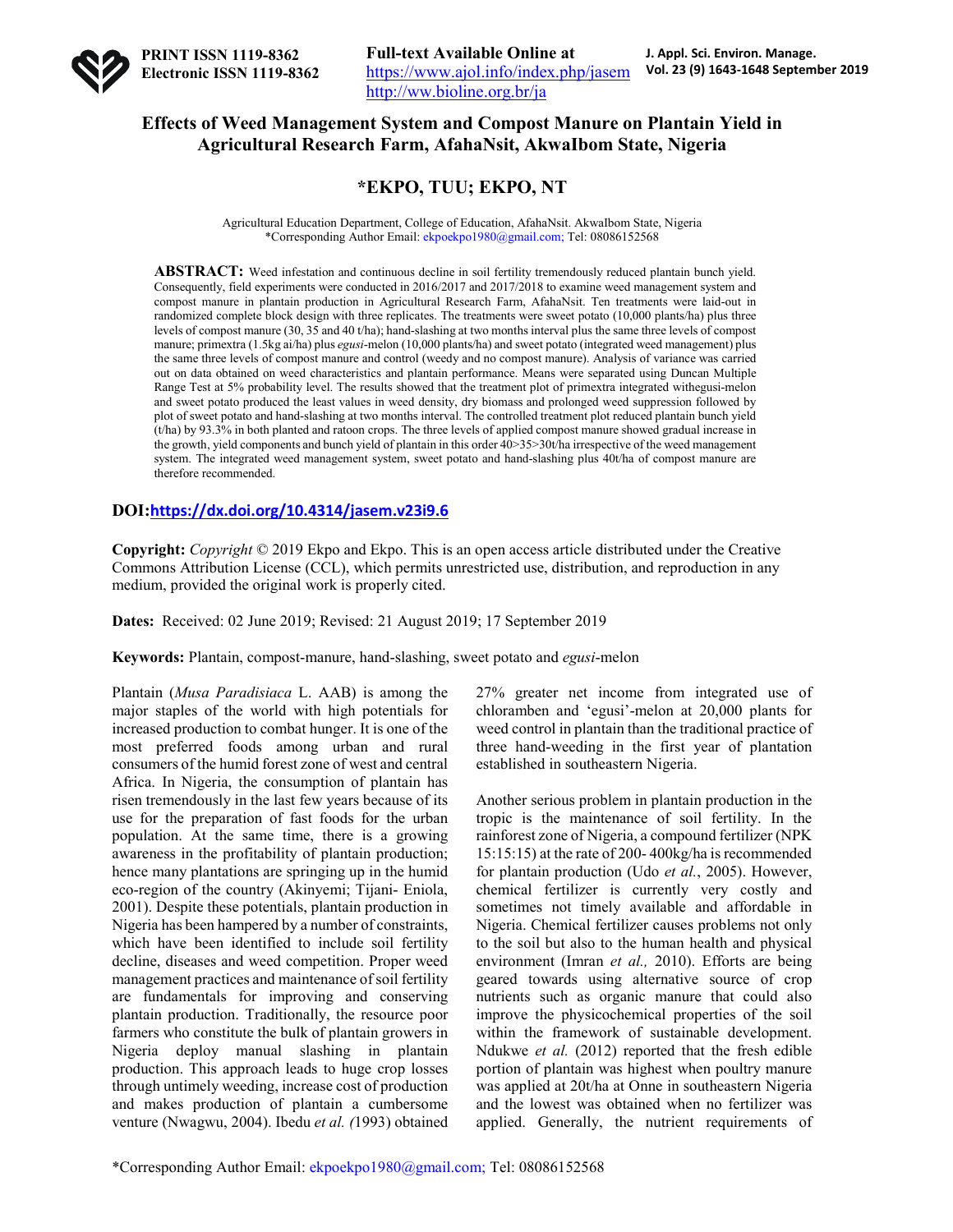#### *Effects of Weed Management System*….. 1644

plantain in soils of southeastern Nigeria have been investigated mainly with inorganic fertilizers (Njoku, 1996).Therefore, this research was undertaken to assess the effects of weed management system and compost manure on plantain yield in agricultural research farm, AfahaNsit, AkwaIbom State, Nigeria

### **MATERIALS AND METHODS**

*Experimental Site:* The study was conducted at Niger Delta Region (Afaha Nsit, Akwa Ibom State), Nigeria. The state lies between latitude  $04^{\circ}50^{\prime}$ N and  $05^{\circ} 20^{\prime}$ S and longitude  $07^{\circ}16^1$  and  $08^{\circ}10^1$ E. The mean annual rainfall of the experimental area is about 1800mm/ annum with a bimodal distribution; while mean daily temperature ranges from  $24^{\circ}$ c -  $26^{\circ}$ c.

*Experimental Design and Layout:* The experiment was laid out in randomized complete block design with three replicates each with ten treatments. The treatments were sweet potato (10,000 plants/ha) plus three levels of compost manure (30, 35 and 40 t/ha); hand-slashing plus the same three levels of compost manure; primextra (1.5kg ai/ha) plus *egusi*-melon (10,000 plants/ha) and sweet potato plus the same three levels of compost manure and control (weedy and no compost manure).

*Land Preparation:* The land area was measured  $450m^2$ ; while the net experimental plot was  $300m^2$ . It was then cleared and tilled manually.

*Planting and Cultural Operations:* Plantain suckers and sweet potatoes vines (purple cultivar) were procured from seed multiplication centre of Akwa Ibom State Development project at Ikot Ekan, Etinan. Plantain suckers were planted 3m x 2m apart in holes dug 40cm x 40cm x 40cm. The plant population contained five stands per plot and only three were used for data collection. *Equsi*-melon (*Colocynthes citrullus*) seeds were sown three per hole and later thinned to one per stand. This gave 10,000 plants/ha while the vine of sweet potatoes (*Ipomeabatatas*) were planted 1m x 1m but three per hole and thinned to one per stand giving a population of 10,000 plants/ha. In plot p+m+sw*egusi*-melon and plantain were planted after primextra application while sweet potatoes were planted 15 weeks after the planting of *egusi*- melon in the same treatment plots. Slashing using matchet was carried out at 2, 4,6 and 8 months after planting of plantain as recommended by Nwagwu (2004). Compost manure was applied at the rate of 30, 35 and 40t/ha at planting. One follower-sucker was maintained after flowering as the ratoon crop. At every four weeks, desuckering was repeated. Bunch bearing plants were propped against wind damage. At maturity (15 months after planting) plantain bunches were harvested and the fresh weight recorded. However,

only the representative samples of the fresh fruit were used for collection of data.

*Composting of Weed Biomass*: The fresh weed biomass was composted within two months and turned at two weeks interval to produce compost manure. The starter was mainly poultry droppings.

*Soil Sampling and Analysis:* The soil samples were taken at three meters interval and composited for routine soil analysis to determine the physicochemical properties of the soil.

*Compost Manure and Soil Analyses:* The compost manure was analyzed to determine the level of nutrients status.

*Weed Studies:* Weed data were collected at 2, 4, 6, and 8 months after planting. The weed studies included weed density, dry weed biomass and weed flora percentage.

*Plantain Data:* Data on agronomic characteristics were collected on Plantain at 2, 4, 6 and 8 Months after Planting

*Data Analyses:* Analysis of variance was used while the means were separated by Duncan multiple range test.

## **RESULTS AND DISCUSSION**

*Experimental soil and compost manure:* Weeds and decline in soil fertility are serious threats to plantain production. This could be as a result of shallow rooted nature of the crop, wide spacing and the low growth rate in low soil fertility.

**Table1:** Pre-planting soil physical and chemical properties of the

| experimental site.                    |                               |  |  |
|---------------------------------------|-------------------------------|--|--|
| <b>Soil Properties</b>                | Values                        |  |  |
| P <sup>H</sup> 1:1 (H <sub>2</sub> O) | 5.1                           |  |  |
| Organic carbon (gkg <sup>-1</sup> )   | 26.0                          |  |  |
| Soil organic matter (gkg")            | 48.3                          |  |  |
| Total Nitrogen (gkg <sup>-1</sup> )   | 5.1                           |  |  |
| $P(Mg kg-1)$                          | 28.6                          |  |  |
| Exchangeable cations.                 | $(\text{cmol}\, \text{kg}^+)$ |  |  |
| Ca.                                   | 15.5                          |  |  |
| Mg                                    | 1.7                           |  |  |
| Na                                    | 0.9                           |  |  |
| ĸ                                     | 0.5                           |  |  |
| Exchangeable acidity                  | 0.2                           |  |  |
| Extractible micronutrients            | $Mg$ (kg <sup>-1</sup> )      |  |  |
| Mn                                    | 180.2                         |  |  |
| Fe                                    | 17.5                          |  |  |
| Сu                                    | 0.9                           |  |  |
| Zn                                    | 11.2                          |  |  |
| Particle size                         | g (kg')                       |  |  |
| Sand                                  | 711.0                         |  |  |
| Silt                                  | 199.8                         |  |  |
| elay                                  | 89.2                          |  |  |

Proper weed management practices and maintenance of soil fertility using organic manure are fundamentals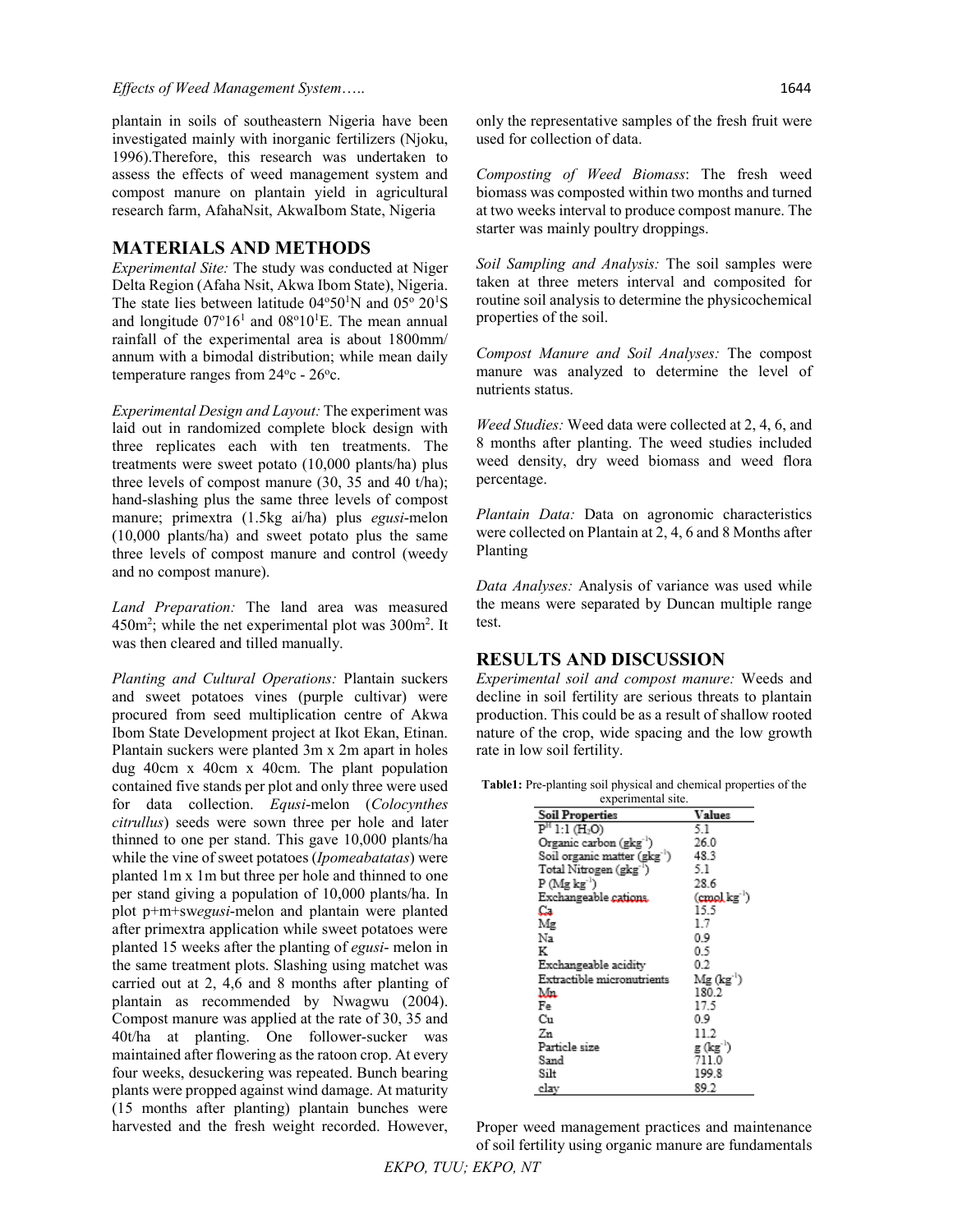for improving the yield status of plantain (Emma-Okafor *et al.*, 2017). The experimental soil was moderate in soil fertility (Table 1). However, plantain is a heavy feeder and requires additional nutrients, hence the application of compost manure. This compost manure was relatively higher in exchangeable cations than their availability in the experimental soil (Table 2).

| Table 2: Chemical properties of compost manure |          |
|------------------------------------------------|----------|
| рH                                             | 7.80     |
| Ec(u/m)                                        | 569.0    |
| Organic carbon%                                | 28.49    |
| Total N                                        | 2.63     |
| СN                                             | 10.00    |
| Ca                                             | 16000.00 |
| Mε                                             | 4000.00  |
| K                                              | 2145.00  |
| Na                                             | 1045.50  |
| Р                                              | 583.28   |

*Weed Studies:* In this study the percentage ground cover of *egusi*-melon increased from 25.6% at 4WAP to 100% at 12WAP thereafter declined (Table 3).This cover crop is a fast growing crop and within two months reached its peak growth and thereby smothered weeds and deprived the weed seeds of sunlight and moisture necessary for germination as reported by Ekpo *et al.* (2010 a). However, sweet potato suppressed weeds better than *egusi-*melon and at the same time has more longevity (100% ground coverage at 24WAP) thus provided relatively prolong seasonal weed control (Table 3).This could be attributed to having large leafy material and extricated light more than those with less leafy material Teasdale (1996) apart from relatively longer life-span due to the ability to produce high biomass, and regenerate vegetative through the succulent vine. Eneji *et al.*  (1995) reported relatively low weed density and dry weight with sweet potato (10,000plants/ha) and similar results were obtained in this study.

**Table 3:** Percentage ground cover of egusi-melon, egusi-melon/ sweet potato and sweet potato in plantain plot

|           | 2016/2017: Planted crop; Weeks after planting (WAP) |       |        |                                                    |                   |                   |        |                   |
|-----------|-----------------------------------------------------|-------|--------|----------------------------------------------------|-------------------|-------------------|--------|-------------------|
|           | 4                                                   |       | 12     | 16                                                 | 20                | 24                | 28     | 32                |
| м         | 25.6a                                               | 89.7a | 100.0a | 56.5b                                              | 27.9c             | 0.0               | 0.0    | $_{0.0}$          |
| Sw.       | 22.7a                                               | 69.16 | 90.0a  | 100.0a                                             | 100.0a            | 100.0a            | 88.3b  | 75.5 <sub>b</sub> |
|           | м                                                   |       | سنس    |                                                    | تعامله            |                   |        |                   |
| $M_H$ Six | 26.0a                                               | 90.1a | 100.0a | 57.7b                                              | 55.3b             | 65.1b             | 100.0a | 100a              |
|           |                                                     |       |        | 2017/2018: Ratoon crop; Weeks after planting (WAP) |                   |                   |        |                   |
|           | 4                                                   | 8     | 12     | 16                                                 | 20                | 24                | 28     | 32                |
| M         | 24.2a                                               | 89.7a | 100.0a | 56.5b                                              | 27.9 <sub>c</sub> | 0.0               | 0.0    | 0.0               |
| Sw        | 22.7a                                               | 69.16 | 92.0a  | 100.0a                                             | 100.0a            | 100.0a            | 88.3b  | 75.5b             |
|           |                                                     | м     |        | mtsw                                               |                   | تبيت              |        |                   |
| M+Sw      | 26.0a                                               | 90.1a | 100.0a | 57.7Ь                                              | 55.3b             | 65.1 <sub>b</sub> | 100.0a | 100a              |

*Means in a column followed by the same letter(s) are not significantly different by DMRT at 5% probability level.*  $Sw_1$  = sweet potato (10,000 plants/ha),  $\dot{M}$  = egusi-melon (10,000pantsIha),  $Sw_1$  = sweet potato (10,000 plants/ha) +  $M$  = egusi-melon *(10,000pantsIha)*

|  |  |  |  |  |  |  | Table 4: Weed density (number m <sup>-2</sup> on plantain treatment plots |  |
|--|--|--|--|--|--|--|---------------------------------------------------------------------------|--|
|--|--|--|--|--|--|--|---------------------------------------------------------------------------|--|

| 2016/2017 Planted crop: Months after planting (MAP) |       |                  |                   |        |
|-----------------------------------------------------|-------|------------------|-------------------|--------|
| Treatments                                          | 2     | 4                | б                 | 8      |
| $S_{\text{UV}} + C_1$                               | 16.2b | 4.0c             | 8.1bc             | 14.9bc |
| $S_{\rm{UV}}$ + C <sub>2</sub>                      | 15.9b | 3.8c             | 7.2 <sub>bc</sub> | 15.2bc |
| $S_{\rm{JW}} + C_{\rm{B}}$                          | 16.0b | 4.1c             | 9.0bc             | 15.0bc |
| $S + C_1$                                           | 49.1a | 30.8b            | 17.0b             | 28.0b  |
| $S + C_2$                                           | 50.9a | 31.0b            | 16.9b             | 27.0Ъ  |
| $S + C_3$                                           | 52.8a | 30.6b            | 16.6b             | 26.9b  |
| P+m+sw2+ C1                                         | 3.8c  | 2.0 <sub>c</sub> | 10.2bc            | 9.0c   |
| $P+m+sw_2+C_2$                                      | 4.lc  | 2.1c             | 9.8bc             | 9.1c   |
| $P+m+sw_2+C_3$                                      | 3.6c  | 2.2c             | 10.1bc            | 8.2c   |
| Wa+ Co                                              | 54.8a | 79.8a            | 68.3a             | 60.2a  |
| 2017/2018 Ratoon crop; Months after planting        |       |                  |                   |        |
| Treatments                                          | 2.    | 4                | 6                 | 8      |
| $S_{\rm HK}+{\rm C_1}$                              | 14.8b | 5.1c             | 6.5bc             | 12.0bc |
| $\text{Sw} + \text{C}_2$                            | 14.6b | 4.8c             | 7.0bc             | 11.8bc |
| $S_{\rm{NN}}+C_{\rm{B}}$                            | 15.0b | 5.0c             | 6.8bc             | 12.1bc |
| $S + C_1$                                           | 50.8a | 28.2b            | 17.7Ь             | 30.2b  |
| $S + C_2$                                           | 51.0a | 28.0b            | 18.06             | 29.8b  |
| $S + C_3$                                           | 50.6a | 27.9Ь            | 17.5b             | 30.5b  |
| $P_{\text{t}}$ m $_{\text{t}}$ sxx + C $_{1}$       | 2.7c  | 4.5e.            | 8.8bc             | 8.9c   |
| $R_{\text{t}}$ m $_{\text{t}}$ tax + $\mathrm{C}_2$ | 3.0c  | 4.7c             | 9.1bc             | 8.7c   |
| $P_{\text{t}}$ m $_{\text{t}}$ sw $+C_3$            | 2.8c  | 4.3e             | 8.5bc             | 9.1c   |
| Wa+ Co                                              | 50.5a | 82.1a            | 71.5a             | 62.8a  |

*Means in a column followed by the same letter(s) are not significantly different by DMRT at 5% probability level. P = Primextra (1.5kg ai//ha), Sw = sweet potato (10,000 plants/ha), S =slashing at 2months interval, M = Egusi-melon (10,000 plants/ha), Sw =sweet potato (10,000 plants/ha) but planted at 16WAP (senescence of egusi – melon, C1 = Compost manure (30t/ha), C2 = Compost manure (35t/ha) and C3 = compost manure (40t/ha), Wo + Co = weedy and no compost manure (control)*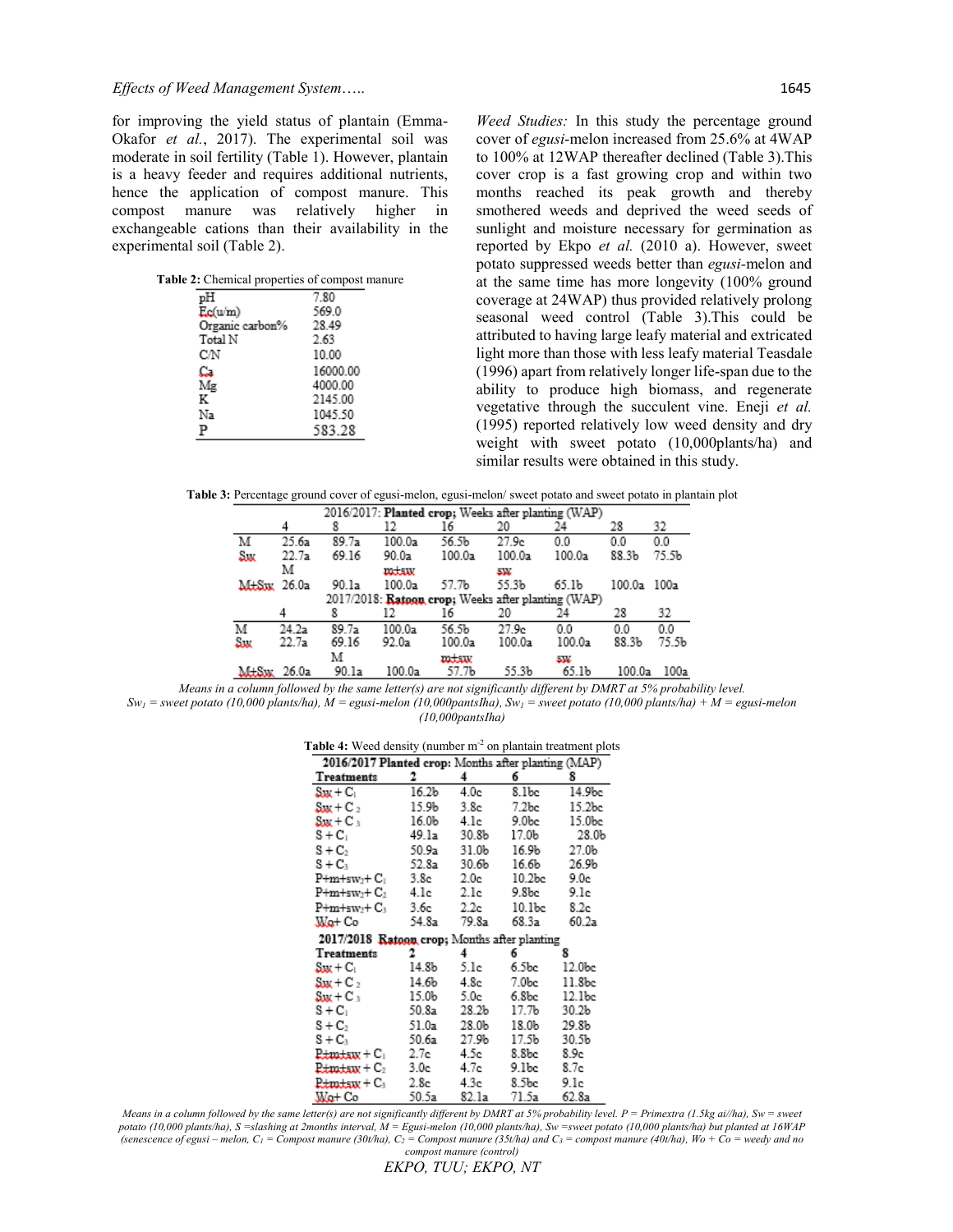The initial integration of primextra (1.5kgai/ha) contributed tremendously in the initial establishment of the crop as the plot produced the lowest values of weed density (Table 4) and dry biomass (Table 5). Primextra has been the most popular used preemergence herbicide in the humid-rainforest zone and its effectiveness was reported by Ekpo *et al.* (2010b). The plot treated with primextra integrated with egusimelon and sweet potato effected prolonged and effective weed suppression.This could be attributed to the early weed suppression by the herbicide followed by smothering of the weeds by egusi-melon and thereafter by sweet potato. Effectiveness and benefits of integrated weed management has been reported by Njoku (1996); Ademiluyi (2013).The hand-slashing at two months interval was also effective in weed control. This method of weed control is very common among plantain growers in Nigeria because it requires little skill and sometimes the labour is available in some rural areas in Nigeria. Timely initiation of handslashing at two months interval effectively suppressed the first flush of weeds and enhanced the competitive ability of plantain over subsequent weeds that emerged thus resulting in better vegetative performance and yield of plantain as reported by Nwagwu (2004).



Broadleaf weeds (*Calapogonium mucunoides* and *Alternantherabezzickiana*) generally dominated the experimental plots including the control for both the plant and ratoon crops of plantain. However the weed management techniques affected the morphological weed group. The dominance of broadleaves (82-86%) (Figure 1) in cover crop plots was associated with their reproductive, adaptive and survival mechanisms to tolerate shade as reported by Teasdale (1996) while the emergence of grasses in slashed plots (Figure 1) was relatively high probably the approach exposed the plot to direct sunlight which might favour grass emergence.The least weed flora across the experimental plots was the sedges this could be linked with insignificant number of the seeds or propagules in the soil seed bank of this ecosystem. In addition,

changes in weed morphological groups due to weed management strategies were observed by Ekpo *et al.* (2010 a; b).

**Table 5:** Weed management strategies on dry weed biomass (kg/ha) in the plots of plantain production.

| 2016/2017 Planted crop Months after planting (MAP)                      |        |                                             |       |                              |  |
|-------------------------------------------------------------------------|--------|---------------------------------------------|-------|------------------------------|--|
| Treatments                                                              | 2.     | $\overline{\mathbf{4}}$                     | б.    | 8                            |  |
| $\text{Sw}_{\text{t}} + \text{C}_1$                                     | 118b   | 211Ь                                        | 82c   | 59e                          |  |
| $\text{Sw} + \text{C}_2$                                                | 120Ь   | 209Ь                                        | 81c   | 59e                          |  |
| $S_{\rm KK}$ + C $_{\rm 3}$                                             | 119b   | 211Ь                                        | 81c   | 58e                          |  |
| $S + C_1$                                                               | 170a   | 163bc                                       | 155b  | 149b                         |  |
| $S + C_2$                                                               | 173a   | 165bc                                       | 158b  | 148b                         |  |
| $S + C_3$                                                               | 171a   | 162bc                                       | 156Ь  | 150b                         |  |
| $p_{\text{trans}} + c_1$ 70e                                            |        | 143e                                        | 70d   | 51cd                         |  |
| $P_{\text{+}m\text{-}s\text{-}s\text{-}v\text{+}C_2$ 72c                |        | 140e                                        | 71d   | 50ed                         |  |
| $P_{\pm m+\text{sav}}$ + $C_3$                                          | 69e    | 141c                                        | 70d   | 49ed                         |  |
| Wa+ Co                                                                  | 170a   | 1200a                                       | 310a  | 510a                         |  |
|                                                                         |        | 2017/2018 Ration crop Months after planting |       |                              |  |
| Treatments                                                              | 2.     | $\overline{4}$                              | 6.    | 8                            |  |
| $\text{Sw} + \text{C}_1$                                                | 107.0Ь | 199.3b                                      | 68.2c | 55.5e                        |  |
| $\mathbf{S}$ ux + C $_2$                                                | 106.5b | 200.0Ъ                                      | 68.0e | 56.0c                        |  |
| $\mathbf{S}$ vu + C $_{3}$                                              | 107.1b | 198.7b                                      | 66.8c | 55.7e                        |  |
| $S + C_1$                                                               | 170.8a | 154.8bc                                     |       | 134.8b<br>121.8b             |  |
| $S + C_2$                                                               | 171.0a | 155.0bc                                     |       | 136.0b<br>122.0b             |  |
| $S + C_3$                                                               | 170.6a | 154.6bc                                     |       | 136.1b<br>121.2 <sub>b</sub> |  |
| $\frac{P_{\text{t}}}{P_{\text{t}}+P_{\text{t}}} + C_1$ 67.8c            |        | 139.0c                                      | 65.4e | 48.8cd                       |  |
| $\frac{D_{\text{t}}}{D_{\text{t}} + D_{\text{t}} + D_{\text{t}}}$ 67.6e |        | 137.8c                                      | 66.8c | 49.0cd                       |  |
| P±m±sw+C3                                                               | 70.0e  | 137.6e                                      | 65.0e | 49.2cd                       |  |
| $W_0 + C_0$                                                             | 168.8a | 1188a                                       | 279a  | 410а                         |  |

*Means in a column followed by the same letter(s) are not significantly different by DMRT at 5% probability level.P = Primextra (1.5kg ai//ha), Sw = sweet potato (10,000 plants/ha), S =slashing at 2months interval, M = Egusi-melon (10,000 plants/ha), Sw =sweet potato (10,000 plants/ha) but planted at 16WAP (senescence of egusi – melon.*  $C_1$  = *Compost manure (30t/ha),*  $C_2$  = *Compost manure (35t/ha) and C<sub>3</sub> = compost manure (40t/ha). Sw* = *sweet potato (10,000plants/ha),*  $C_1$  = *compost manure (30t/ha),*  $C_2$ *= compost manure (35t)ha), C1 = compost manure (40t/ha), S=slashing at 2months interval, p = primextra (1.5kg)ha), M =*  egusi-melon (10,000pantsIha),  $Wo + Co$  = weedy and no compost *manure (control)* 

**Table 6:** Weed management strategies and compost manure on

| 50% flowering of plantain              |                   |                   |  |
|----------------------------------------|-------------------|-------------------|--|
| Treatments                             | 2016/2017:        | 2017/2018:        |  |
|                                        | Plant crop        | Ratoon crop       |  |
| $S_{\text{JW}} + C_1$                  | 10.6 <sub>b</sub> | 10.5b             |  |
| $\mathbf{S} \mathbf{w} + \mathbf{C}_2$ | 10.4 <sub>b</sub> | 10.0 <sub>b</sub> |  |
| $S_{\rm HK}$ + C $_{\rm 3}$            | 9.2c              | 9.0c              |  |
| $S + C_1$                              | 10.5b             | 10.4 <sub>b</sub> |  |
| $S + C_2$                              | 10.5b             | 10.3 <sub>b</sub> |  |
| $S + C_3$                              | 9.3c              | 9.2c              |  |
| $_{\rm E}$ E $_{\rm H}$ and $_{\rm H}$ | 10.5b             | 10.4 <sub>b</sub> |  |
| <b>P±m±sxx + C</b> 2                   | 10.2 <sub>b</sub> | 10.1b             |  |
| <del>P±m±sxx</del> + C3                | 9.0c              | 8.9c              |  |
| Wa+ Co                                 | 12.7a             | 12.5a             |  |

*Means in a column followed by the same letter(s) are not significantly different by DMRT at 5% probability level.P = Primextra (1.5kg ai//ha), Sw = sweet potato (10,000 plants/ha), S =slashing at 2months interval, M = Egusi-melon (10,000 plants/ha), Sw =sweet potato (10,000 plants/ha) but planted at 16WAP (senescence of egusi – melon.*  $C_1$  = *Compost manure (30t/ha), C<sub>2</sub> = Compost manure (35t/ha) and C<sub>3</sub> = compost manure (40t/ha). Sw = sweet potato (10,000plants/ha),*  $C_1$  = *compost manure (30t/ha),*  $C_2$  $=$  *compost manure (35t)ha),*  $C_1$   $=$  *compost manure (40t/ha), S=slashing at 2months interval, p = primextra (1.5kg)ha), M =*  egusi-melon (10,000pantsIha),  $W_0 + \bar{C}_0$  = weedy and no compost *manure (control)*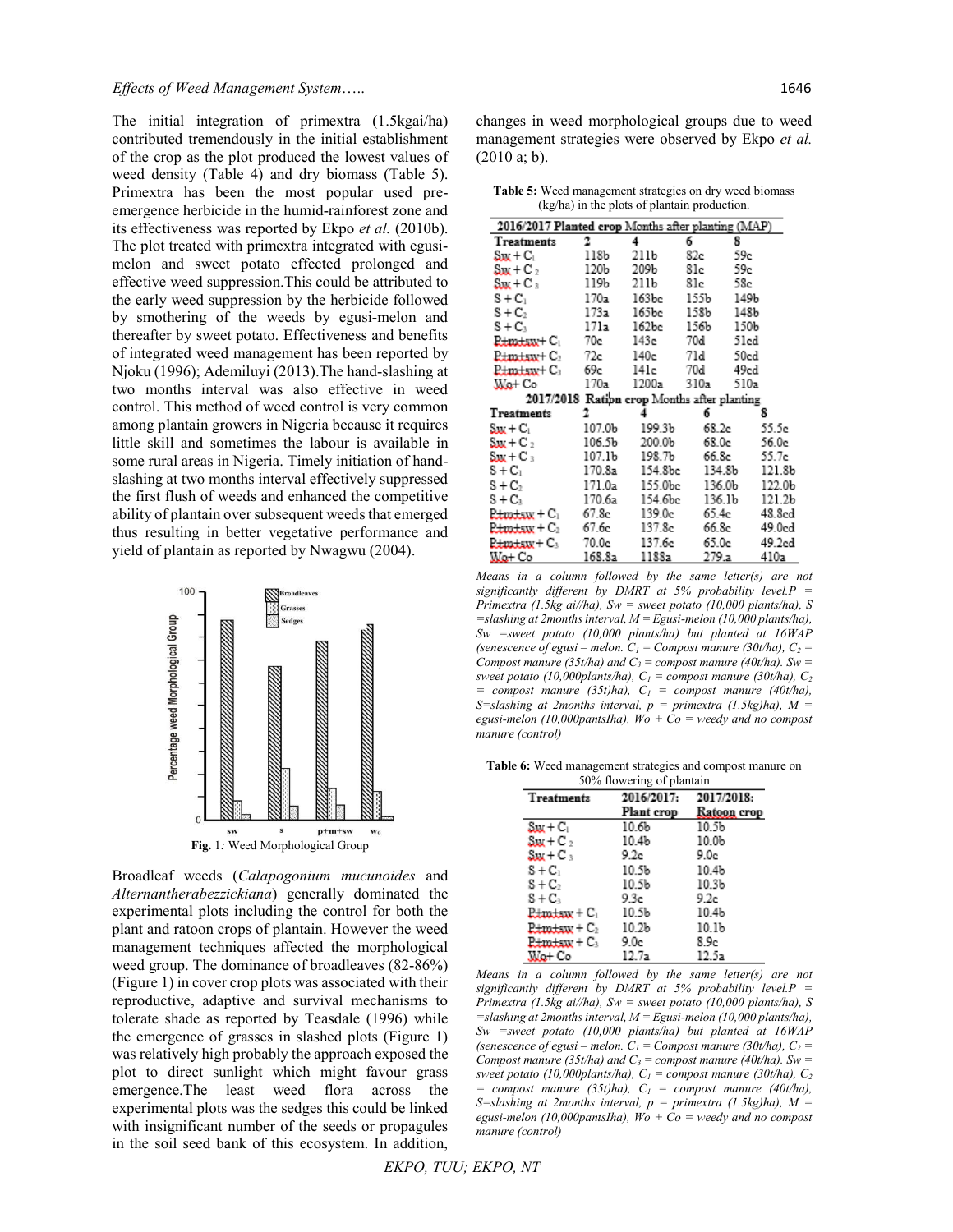*Plantain Agronomic Studies:* The application of 40t/ha of compost manure and associated with suitable weed management system accelerated the time for flowering significantly for both plant and ratoon crops, hence reduced the flowering time by 27.6% and 27.2% for plant and ratoon crops of plantain respectively compared with the values obtained from the control (Table 6).This is attributed to favourable growth environment that enhanced flowering development due to the improvement of the soil physicochemical properties as supported by Emma-Okafor*et al.* (2017).

*Plantain Yield:* The high quantity of compost manure (40t/ha) in an uninterrupted weed environment might influence the agronomic characters due to release of available exchangeable cations; thereby influence the agronomic characters and produced the highest yield components and bunch yield than the lower levels (Table7).

| <b>Table 7:</b> The weed management strategies and compost manure on |
|----------------------------------------------------------------------|
| plantain bunch yield components at 15MAP                             |

| Treatments                         | Number of                                                   | Finger            | Finger | Number           |
|------------------------------------|-------------------------------------------------------------|-------------------|--------|------------------|
|                                    | fingers bunch <sup>-1</sup> length (cm) girth (cm) hands bu |                   |        |                  |
| $Sw+c_1$                           | 24.6b                                                       | 22.5b             | 9.5b   | 5.9b             |
| $Sw+c_2$                           | 28.8ab                                                      | 24.6ab            | 10.9ab | 6.3ab            |
| $Sw+c_3$                           | 34.3a                                                       | 25.0a             | 11.7a  | 6.8a             |
| $S + c_1$                          | 24.8b                                                       | 22.7Ь             | 9.4b   | 6.0 <sub>b</sub> |
| $S + c_2$                          | 29.0ab                                                      | 24.5ab            | 10.9ab | 6.2ab            |
| $S+e_3$                            | 34.3a                                                       | 25.2a             | 11.9a  | 6.7a             |
| P+m+sw+e <sub>1</sub>              | 25.0b                                                       | 22.4Ь             | 9.5b   | 6.0b             |
| P+m+sw+e>                          | 29.1ab                                                      | 24.6ab            | 11.0ab | 6.3ab            |
| P+m+sw+cs                          | 34.5a                                                       | 25.3a             | 11.8a  | 6.8a             |
| Watca (control) 10.3c              |                                                             | 6.8c              | 5.7e   | 5.1e             |
|                                    | 2017/2018 Ratoon crop: Months after planting                |                   |        |                  |
| Treatment                          | 14                                                          | 16                |        | 18               |
| $S_{\text{JMC}} + C_1$             | 28.8b                                                       | 23.7 <sub>b</sub> | 10.1b  | 6.2b             |
| $\text{Sw} + \text{C}_2$           | 31.7ab                                                      | 24.7ab            | 10.8ab | 6.8ab            |
| $\mathbf{S}$ ux + C $_3$           | 33.8a                                                       | 26.8a             | 12.0a  | 7.6a             |
| $S + C_1$                          | 29.0b                                                       | 24.0b             | 9.8b   | 6.4b             |
| $S + C_2$                          | 32.0ab                                                      | 25.0ab            | 11.0ab | 7.1ab            |
| $S + C_3$                          | 33.6a                                                       | 26.5a             | 11.9a  | 7.7a             |
| <del>Promissa</del> + Cı           | 28.8b                                                       | 23.8b             | 10.0b  | 6.4b             |
| <del>Pimiaw</del> + C <sub>2</sub> | 32.0ab                                                      | 24.0ab            | 10.9ab | 7.0ab            |
| <del>Pimiaw</del> + Cs             | 34.0a                                                       | 26.8a             | 12.1a  | 7.9a             |
| Wa+ Co                             | 9.8c                                                        | 6.5c              | 6.3c   | 5.5e             |

*Means in a column followed by the same letter(s) are not significantly different by DMRT at 5% probability level.P = Primextra (1.5kg ai//ha), Sw = sweet potato (10,000 plants/ha), S =slashing at 2months interval, M = Egusi-melon (10,000 plants/ha), Sw =sweet potato (10,000 plants/ha) but planted at 16WAP (senescence of egusi – melon,*  $C_1$  = *Compost manure (30t/ha),*  $C_2$  = *Compost manure (35t/ha) and C<sub>3</sub> = compost manure (40t/ha); Sw* = *sweet potato (10,000plants/ha),*  $C_1$  = *compost manure (30t/ha),*  $C_2$ *= compost manure (35t)ha), C1 = compost manure (40t/ha), S*=slashing at 2months interval,  $p =$  primextra (1.5kg)ha),  $M =$ *egusi-melon (10,000pantsIha), Wo + Co = weedy and no compost manure (control)*

Similar result of high yield of plantain bunch was obtained from the application of 20t/ha of poultry droppings by Ndukwe *et al.* (2012). Organic manure is an agent of soil climate regulation and conservation thus contributing to crop productivity. The agronomic

characters and bunch yield of plantain obtained with 30t/ha of compost manure in cover crop and handslashed treatments plot were significantly lower than the values obtained from the plot fertilized with 40t/ha (Table 8). This is attributed to the limited exchangeable cations available for the crop since it is a heavy feeder and competes for environmental nutrients per unit area as noted by Emma-Okafor*et al.* (2017). The probability of sustainable high productivity of plantain is only with adequate organic manure (Nwajiuba and Akinsanmi, 2002). Similarly, 35t/ha of compost manure was medium quantity hence the agronomic characters, yield components and bunch yield were intermediate between the values obtained from the high (40t/ha) and low (30t/ha) quantities of compost manure. The controlled treatment plot reduced an average plantain bunch yield (t/ha) by 93.3% in plant and ratoon crops (Table 8).

**Table 8:** Weed management strategies and compost manure on Plantain bunch yield (t/ha)

| <b>Treatments</b> | Planted<br>crops<br>(2016/2017) | Ratoon crops<br>2017/2018 |
|-------------------|---------------------------------|---------------------------|
| $Sw + C_1$        | 5.8b                            | 6.3 <sub>b</sub>          |
| $Sw + C$ ,        | 7.9ab                           | 8.8ab                     |
| $Sw + C_3$        | 9.1a                            | 10.3a                     |
| $S + C_1$         | 5.7b                            | 6.4 <sub>b</sub>          |
| $S + C_2$         | 8.0ab                           | 9.1ab                     |
| $S + C_3$         | 9.0ab                           | 10.4a                     |
| $P+m+sw+C_1$      | 6.0 <sub>b</sub>                | 6.5a                      |
| $P+m+sw+C_2$      | 8.8ab                           | 9.0ab                     |
| $P+m+sw+C_3$      | 9.2a                            | 10.6a                     |
| Wo+ Co            | 0.61c                           | 0.70c                     |

*Means in a column followed by the same letter(s) are not significantly different by DMRT at 5% probability level.P = Primextra (1.5kg ai//ha), Sw = sweet potato (10,000 plants/ha), S =slashing at 2months interval, M = Egusi-melon (10,000 plants/ha), Sw =sweet potato (10,000 plants/ha) but planted at 16WAP (senescence of egusi – melon* $C_1$  = *Compost manure (30t/ha), C<sub>2</sub> = Compost manure (35t/ha) and*  $C_3$  *= compost manure (40t/ha), Wo + Co = weedy and no compost manure (control)* 

The low yield is attributed to the low soil fertility and weed infestation. Similarly, Ekpo *et al.* (2010a) reported 85.6% reduction in yield of cassava. Generally, low organic matter, low reserves of essential plant nutrients and high soil acidity constitutes the main agricultural lands of south-eastern Nigeria (Udo*et al*., 2005) and has necessitated the regular application of fertilizers especially organic (Law-Ogbomo; Remison, 2008).

*Conclusion***:** The best and sustainable weed management was the integrated weed management approach (primextra, sweet potato and *egusi*-melon). The treatments: primextra plus *egusi-*melon integrated with sweet potato; hand-slashing at two months interval; sweet potato 10,000 plants/ha;plus compost manure (40t/ha) enhanced plantain growth parameters, yield components and bunch yield.